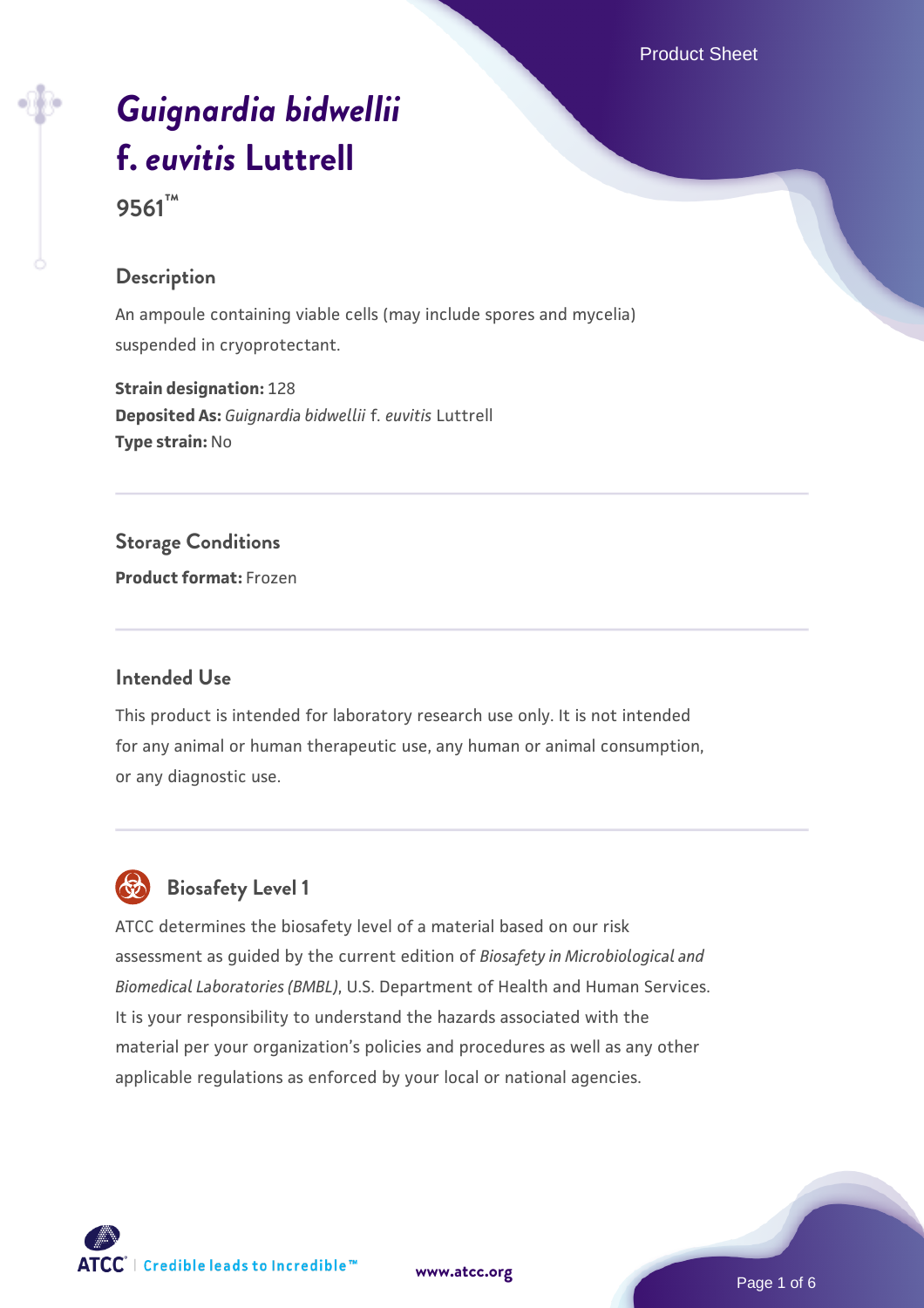ATCC highly recommends that appropriate personal protective equipment is always used when handling vials. For cultures that require storage in liquid nitrogen, it is important to note that some vials may leak when submersed in liquid nitrogen and will slowly fill with liquid nitrogen. Upon thawing, the conversion of the liquid nitrogen back to its gas phase may result in the vial exploding or blowing off its cap with dangerous force creating flying debris. Unless necessary, ATCC recommends that these cultures be stored in the vapor phase of liquid nitrogen rather than submersed in liquid nitrogen.

# **Certificate of Analysis**

For batch-specific test results, refer to the applicable certificate of analysis that can be found at www.atcc.org.

#### **Growth Conditions**

**Medium:**  [ATCC Medium 323: Malt agar medium](https://www.atcc.org/-/media/product-assets/documents/microbial-media-formulations/3/2/3/atcc-medium-323.pdf?rev=58d6457ee20149d7a1c844947569ef92) [ATCC Medium 336: Potato dextrose agar \(PDA\)](https://www.atcc.org/-/media/product-assets/documents/microbial-media-formulations/3/3/6/atcc-medium-336.pdf?rev=d9160ad44d934cd8b65175461abbf3b9) **Temperature:** 20-25°C

## **Handling Procedures**

**Frozen ampoules** packed in dry ice should either be thawed immediately or stored in liquid nitrogen. If liquid nitrogen storage facilities are not available, frozen ampoules may be stored at or below -70°C for approximately one week. **Do not under any circumstance store frozen ampoules at refrigerator freezer temperatures (generally -20°C).** Storage of frozen material at this

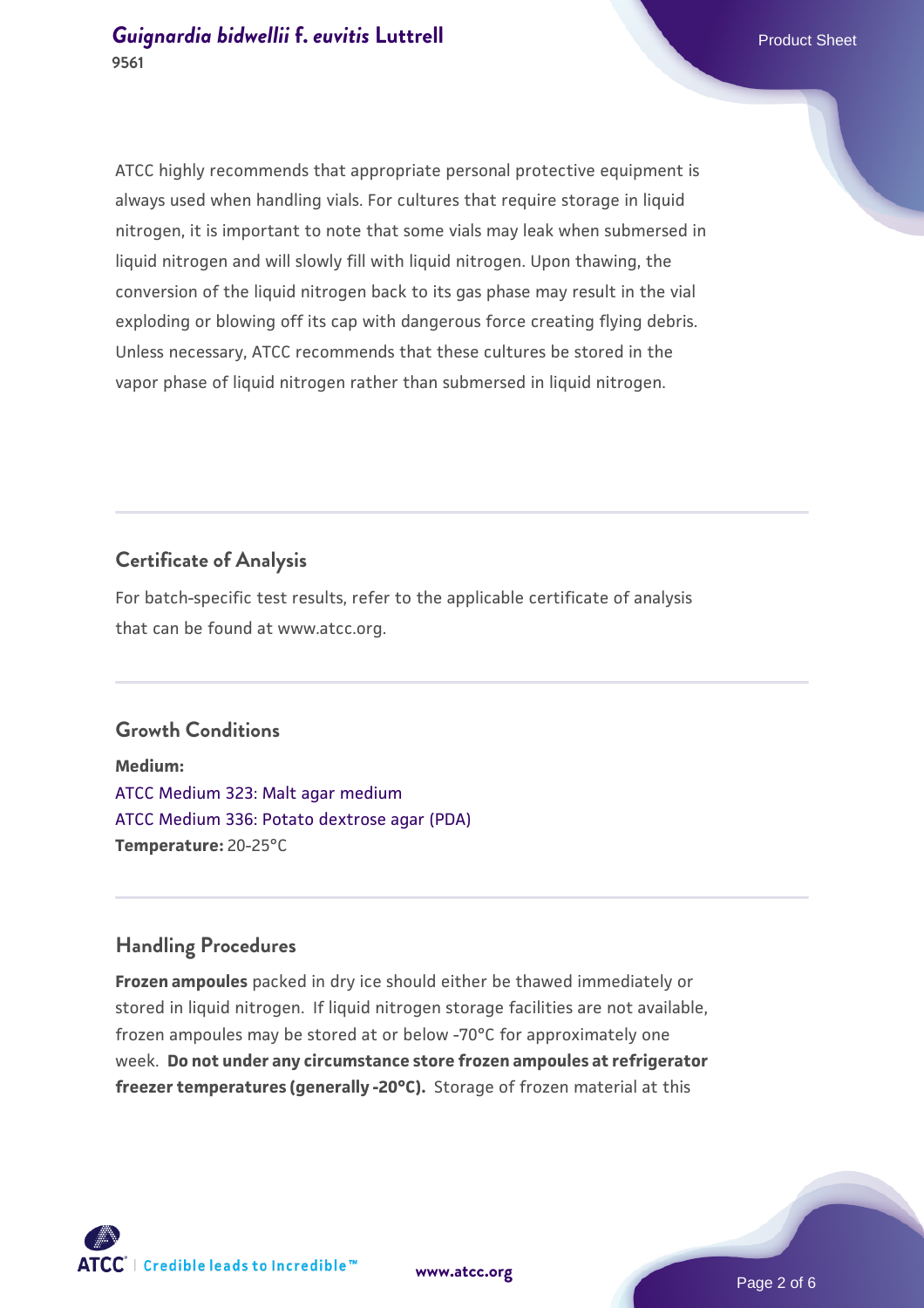# **[Guignardia bidwellii](https://www.atcc.org/products/9561) f. [euvitis](https://www.atcc.org/products/9561) [Luttrell](https://www.atcc.org/products/9561)** Product Sheet **9561**

temperature will result in the death of the culture.

1. To thaw a frozen ampoule, place in a **2530 °C** water bath, until just thawed (**approximately 5 minutes**). Immerse the ampoule just sufficient to cover the frozen material. Do not agitate the ampoule.

2. Immediately after thawing, wipe down ampoule with 70% ethanol and aseptically transfer at least 50 µl (or 2-3 agar cubes) of the content onto a plate or broth with medium recommended.

3. Incubate the inoculum/strain at the temperature and conditions recommended.

4. Inspect for growth of the inoculum/strain regularly. The sign of viability is noticeable typically after 3-4 days of incubation. However, the time necessary for significant growth will vary from strain to strain.

#### **Notes**

No special notes.

Additional, updated information on this product may be available on the ATCC web site at www.atcc.org.

## **Material Citation**

If use of this material results in a scientific publication, please cite the material in the following manner: *Guignardia bidwellii* f. *euvitis* Luttrell (ATCC 9561)

## **References**

References and other information relating to this material are available at www.atcc.org.

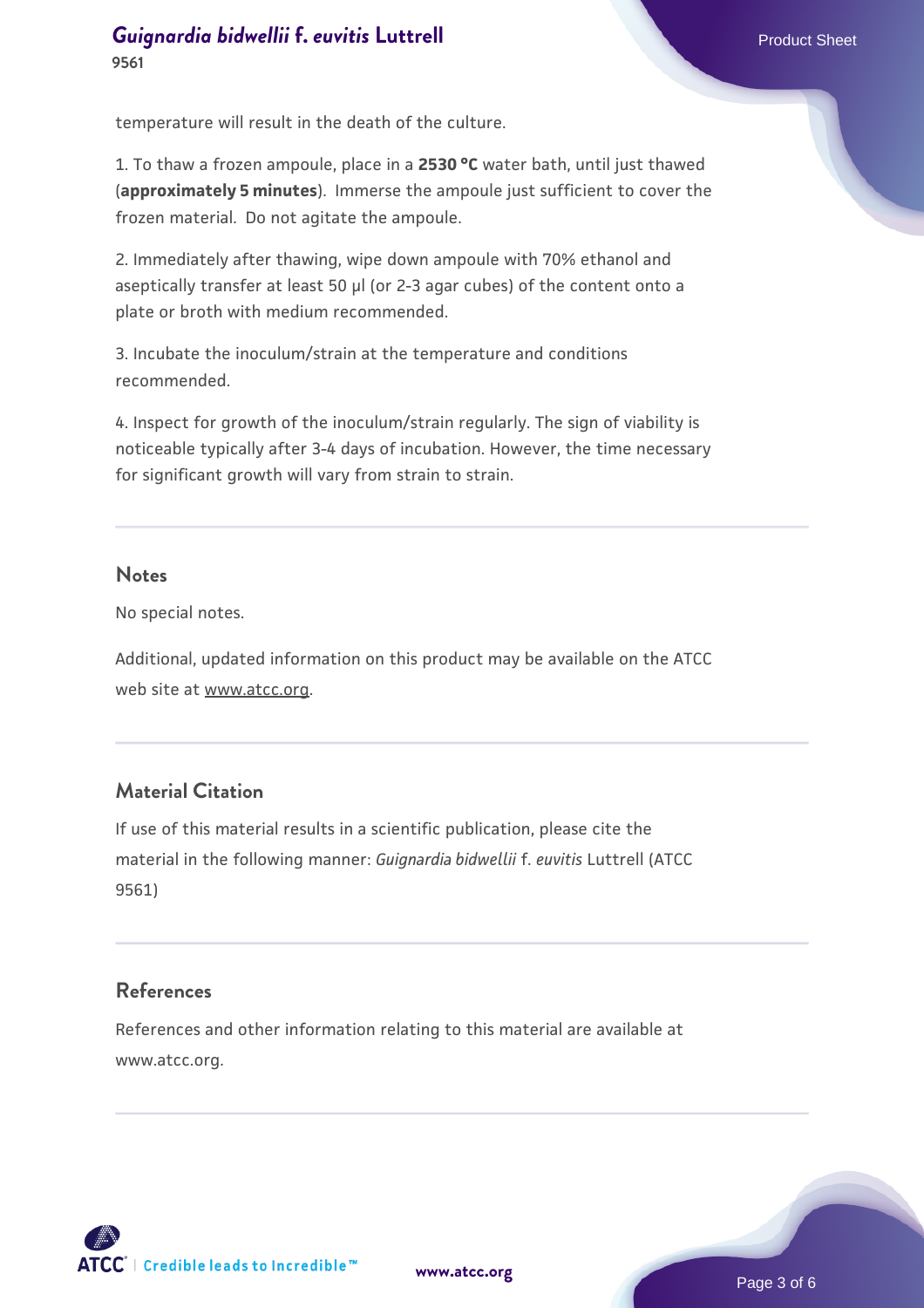## **Warranty**

The product is provided 'AS IS' and the viability of ATCC® products is warranted for 30 days from the date of shipment, provided that the customer has stored and handled the product according to the information included on the product information sheet, website, and Certificate of Analysis. For living cultures, ATCC lists the media formulation and reagents that have been found to be effective for the product. While other unspecified media and reagents may also produce satisfactory results, a change in the ATCC and/or depositor-recommended protocols may affect the recovery, growth, and/or function of the product. If an alternative medium formulation or reagent is used, the ATCC warranty for viability is no longer valid. Except as expressly set forth herein, no other warranties of any kind are provided, express or implied, including, but not limited to, any implied warranties of merchantability, fitness for a particular purpose, manufacture according to cGMP standards, typicality, safety, accuracy, and/or noninfringement.

#### **Disclaimers**

This product is intended for laboratory research use only. It is not intended for any animal or human therapeutic use, any human or animal consumption, or any diagnostic use. Any proposed commercial use is prohibited without a license from ATCC.

While ATCC uses reasonable efforts to include accurate and up-to-date information on this product sheet, ATCC makes no warranties or representations as to its accuracy. Citations from scientific literature and patents are provided for informational purposes only. ATCC does not warrant that such information has been confirmed to be accurate or complete and the customer bears the sole responsibility of confirming the accuracy and completeness of any such information.

This product is sent on the condition that the customer is responsible for and assumes all risk and responsibility in connection with the receipt, handling,



**[www.atcc.org](http://www.atcc.org)**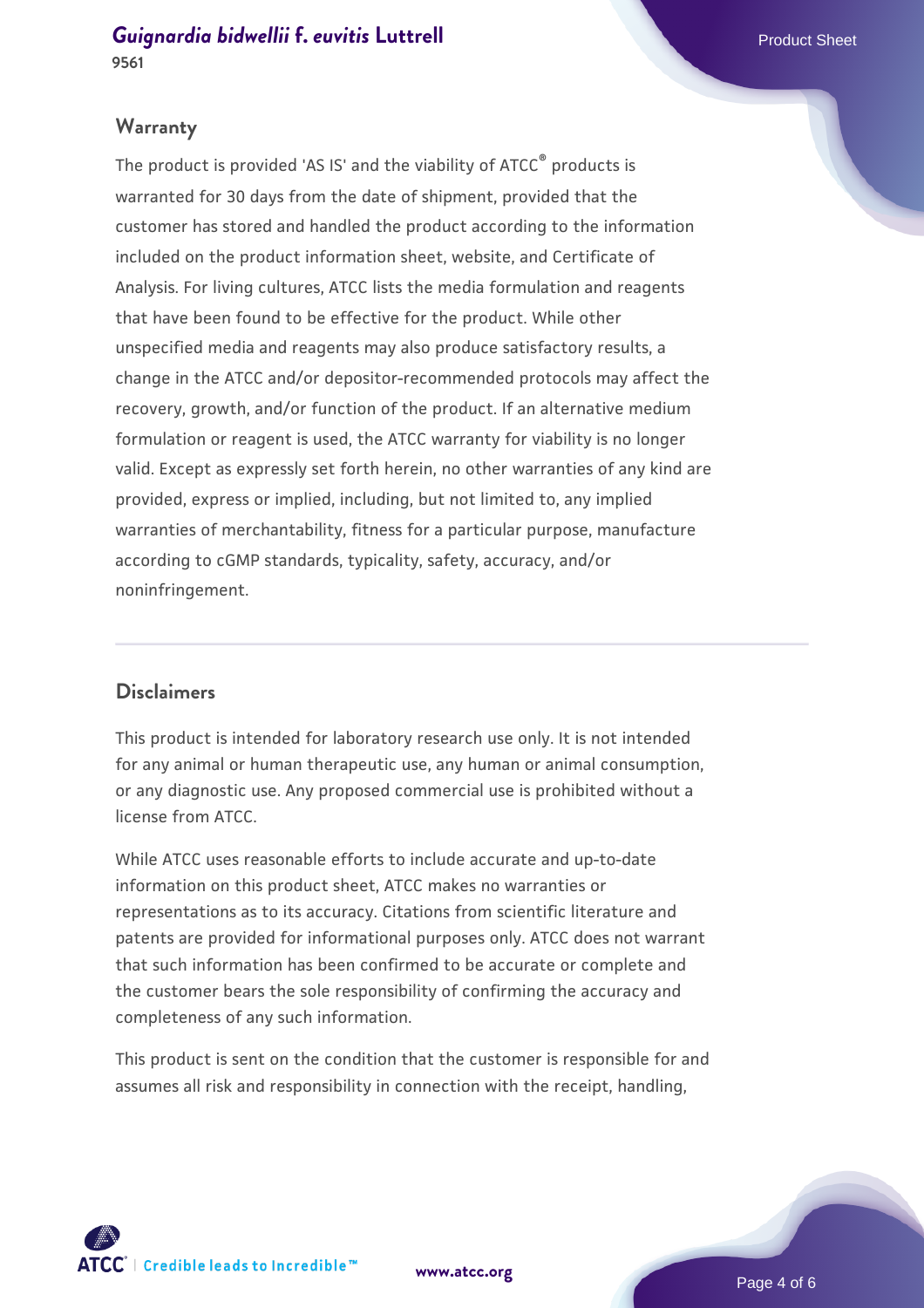storage, disposal, and use of the ATCC product including without limitation taking all appropriate safety and handling precautions to minimize health or environmental risk. As a condition of receiving the material, the customer agrees that any activity undertaken with the ATCC product and any progeny or modifications will be conducted in compliance with all applicable laws, regulations, and guidelines. This product is provided 'AS IS' with no representations or warranties whatsoever except as expressly set forth herein and in no event shall ATCC, its parents, subsidiaries, directors, officers, agents, employees, assigns, successors, and affiliates be liable for indirect, special, incidental, or consequential damages of any kind in connection with or arising out of the customer's use of the product. While reasonable effort is made to ensure authenticity and reliability of materials on deposit, ATCC is not liable for damages arising from the misidentification or misrepresentation of such materials.

Please see the material transfer agreement (MTA) for further details regarding the use of this product. The MTA is available at www.atcc.org.

## **Copyright and Trademark Information**

© ATCC 2021. All rights reserved.

ATCC is a registered trademark of the American Type Culture Collection.

## **Revision**

This information on this document was last updated on 2021-05-19

## **Contact Information**

ATCC 10801 University Boulevard Manassas, VA 20110-2209 USA